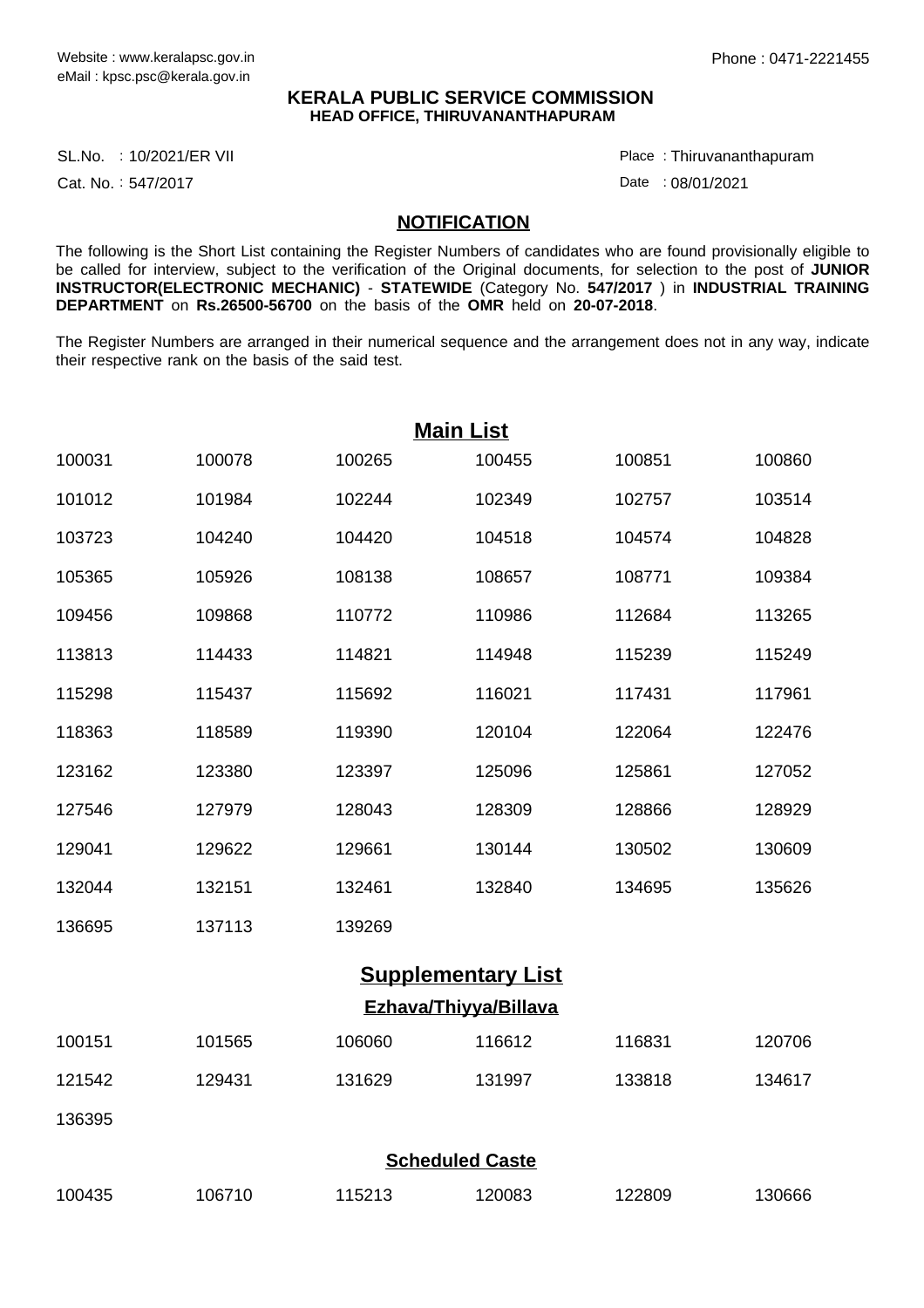JUNIOR INSTRUCTOR(ELECTRONIC MECHANIC) STATEWIDE

| 131544                                          |                                        |                            |                           |                                                                |        |  |  |  |  |  |
|-------------------------------------------------|----------------------------------------|----------------------------|---------------------------|----------------------------------------------------------------|--------|--|--|--|--|--|
| <b>Scheduled Tribe</b>                          |                                        |                            |                           |                                                                |        |  |  |  |  |  |
| 100243                                          | 100315                                 | 119693                     | 135467                    | 138694                                                         | 139426 |  |  |  |  |  |
| 139516                                          |                                        |                            |                           |                                                                |        |  |  |  |  |  |
|                                                 |                                        | <b>Muslim</b>              |                           |                                                                |        |  |  |  |  |  |
| 106382                                          | 109928                                 | 120190                     | 121745                    | 128483                                                         | 128729 |  |  |  |  |  |
| 129820                                          | 130830                                 | 131480                     | 131514                    | 135767                                                         |        |  |  |  |  |  |
|                                                 |                                        | <b>Latin Catholics/A.I</b> |                           |                                                                |        |  |  |  |  |  |
| 103422                                          | 106459                                 | 116783                     | 120460                    | 120644                                                         |        |  |  |  |  |  |
| <b>OBC</b>                                      |                                        |                            |                           |                                                                |        |  |  |  |  |  |
| 100495                                          | 124676                                 | 125246                     | 130643                    | 133407                                                         |        |  |  |  |  |  |
| <b>Viswakarma</b>                               |                                        |                            |                           |                                                                |        |  |  |  |  |  |
| 101585                                          | 109802                                 | 111650                     | 115350                    | 115470                                                         |        |  |  |  |  |  |
|                                                 |                                        | <b>SIUC Nadar</b>          |                           |                                                                |        |  |  |  |  |  |
| 100185                                          | 101013                                 | 102559                     | 104599                    | 105842                                                         |        |  |  |  |  |  |
| <b>Scheduled Caste Converts to Christianity</b> |                                        |                            |                           |                                                                |        |  |  |  |  |  |
| 113663                                          | 114230                                 | 114387                     | 115528                    | 117168                                                         |        |  |  |  |  |  |
| <b>Dheevara</b>                                 |                                        |                            |                           |                                                                |        |  |  |  |  |  |
| 103866                                          | 128664                                 | 132583                     | 134439                    | 136443                                                         |        |  |  |  |  |  |
|                                                 |                                        | <b>Hindu Nadar</b>         |                           |                                                                |        |  |  |  |  |  |
| 100855                                          | 100928                                 | 101534                     | 101621                    | 103926                                                         |        |  |  |  |  |  |
|                                                 |                                        |                            |                           | <b>List of Differently Abled Candidates for 3% Reservation</b> |        |  |  |  |  |  |
| <b>Low Vision</b>                               |                                        |                            |                           |                                                                |        |  |  |  |  |  |
|                                                 | 115487 DA-LV 116087 DA-LV 116423 DA-LV |                            |                           |                                                                |        |  |  |  |  |  |
|                                                 |                                        |                            | <b>Hearing Impairment</b> |                                                                |        |  |  |  |  |  |
| 105121 DA-HI                                    | 120915 <sup>DA-HI</sup>                | 127092 DA-HI               |                           |                                                                |        |  |  |  |  |  |
| <b>Locomotor Disability / Cerebral Palsy</b>    |                                        |                            |                           |                                                                |        |  |  |  |  |  |
|                                                 | 115085 DA-LD/CP 121716 DA-LD/CP        | 134229 DA-LD/CP            |                           |                                                                |        |  |  |  |  |  |

**2**